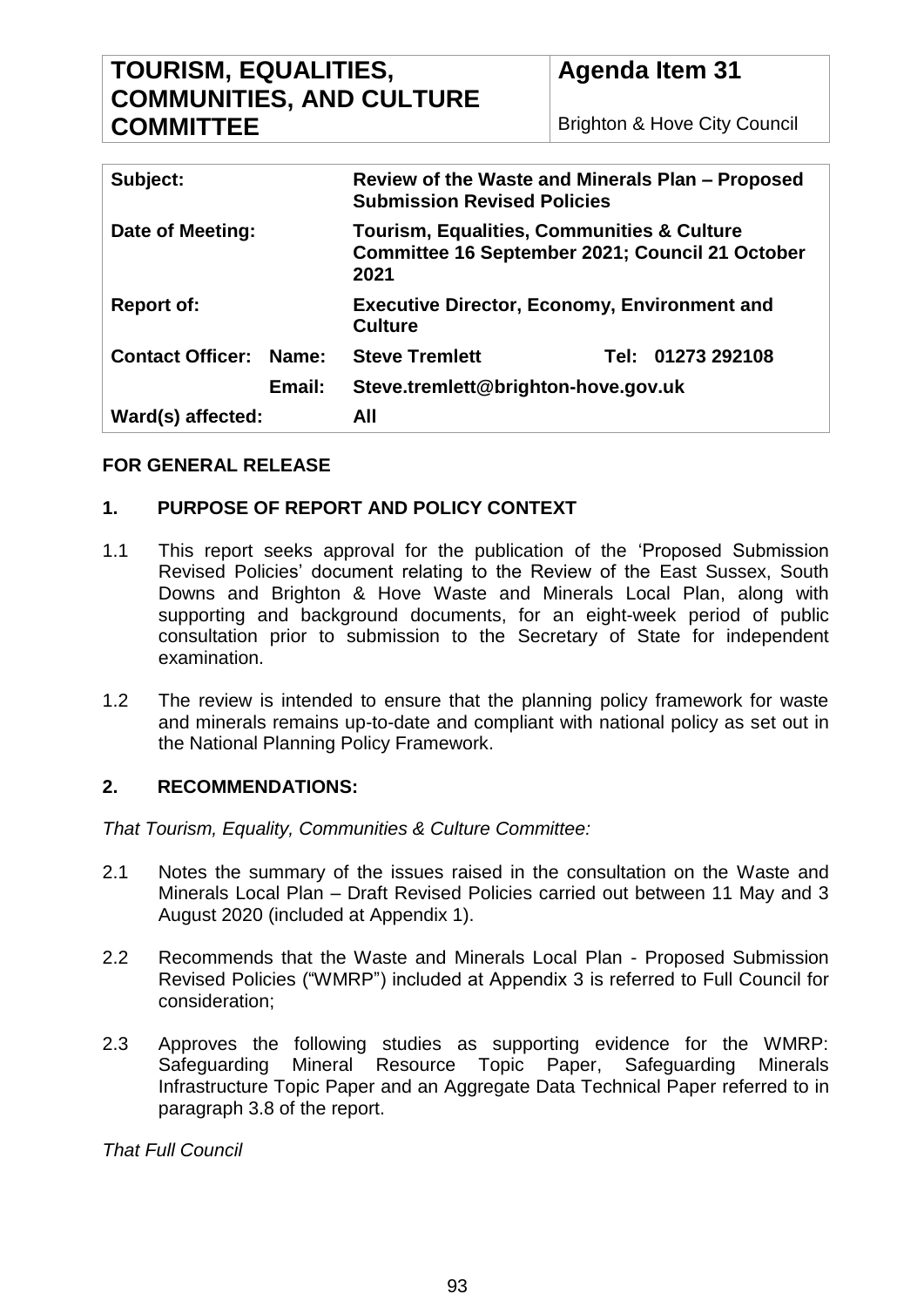- 2.4 Notes the summary of the issues raised in the consultation on the Waste and Minerals Local Plan – Proposed Submission Revised Policies (WMRP) carried out between 11 May and 3 August 2020 (set out at Appendix 1).
- 2.5 Approves the WMRP (along with the other proposed submission documents referred to in Appendix 2) for statutory public consultation in accordance with Regulation 19 of the Town & Country Planning (Local Planning) (England) Regulations 201
- 2.6 Authorises the subsequent submission of the documents to the Secretary of State under Regulation 22 of the Town & Country Planning (Local Planning) (England) Regulations 2012 subject to no material changes, other than alterations for the purposes of clarification, improved accuracy of meaning or typographical corrections, being necessary;
- 2.7 Authorises the Head of Planning to agree any draft 'main modifications' to the WMRP necessary to make it sound and to authorise the publication of such draft modifications for public consultation save that should any draft modification involve a major shift in the policy approach the draft modification shall be referred by the Head of Planning to the Tourism Equalities, Communities & Culture Committee for approval.

# **3. CONTEXT/ BACKGROUND INFORMATION**

- 3.1 The City Council, together with its partner authorities East Sussex County Council and the South Downs National Park Authority has adopted a Waste and Minerals Local Plan (WMLP), comprised of two documents – the Waste and Minerals Plan (WMP, adopted 2013), and Waste and Minerals Sites Plan (WMSP, adopted 2017), which contains planning policies used in the determination of planning applications for waste management activities and minerals extraction and infrastructure in the Plan area.
- 3.2 The purpose of the Review is to update a limited number of policies within the WMLP that are considered out-of-date or require amendments to their wording to ensure their effectiveness. The proposed amendments and revisions seek to improve and strengthen the policies, but do not change the overall strategy of the WMLP. Full details of the proposed revisions are contained within the WMRP (Appendix 3), but in summary the revisions relate to:
	- i. the supply and sustainable use of aggregates in the Plan area;
	- ii. the safeguarding of minerals resources and minerals infrastructure;
	- iii. adding a requirement for net-gain in biodiversity to the Environment and Environmental Enhancement policy;
	- iv. updating the protected landscapes policy to include specific references to the High Weald Area of Outstanding Natural Beauty; and
	- v. a site extension to facilitate the continued provision of specialist clay for making handmade tiles at the Aldershaw Tiles site near Hastings;
- 3.3 The need for a review stems from the conclusions of the examining Inspector of the WMSP in 2016, who concluded in his report that a review of the minerals policies within the 2013 WMP would be required as the supply of aggregate from existing permitted extraction sites is likely to be exhausted prior to the end of the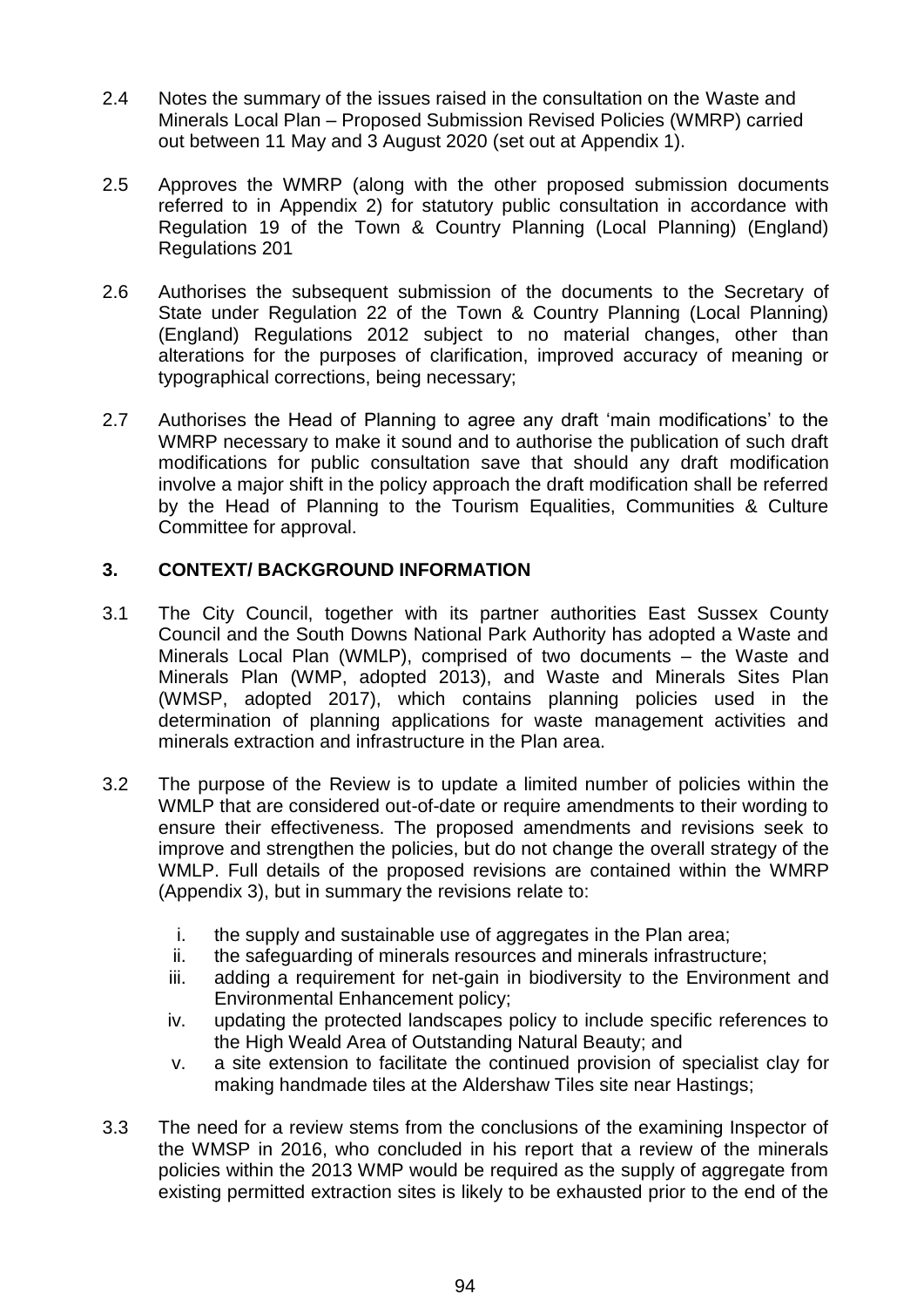Plan period in 2026. Maintaining a reliable supply of aggregate is important to facilitate construction and economic growth, including house-building. The supply and sustainable use of aggregates is therefore the key issue addressed by the Review.

- 3.4 The existing sharp sand and gravel (i.e. aggregate) site in the Plan area (Lydd Quarry near the East Sussex/Kent border) now has limited permitted reserves that it is anticipated will be exhausted within the next twelve months. The operator of the quarry submitted proposals through responses to the most recent consultation and a previous 'Call for Sites' supporting an extension to the site. However, due to national and international environmental designations which cover, or are adjacent to, all the sand and gravel resource in this part of the Plan area; and consideration of advice from Natural England, further working to extend the quarry is not considered to be feasible or supportable. This is due to the irreversible harm that would be caused to the designated sites.
- 3.5 The Authorities are not proposing to allocate any new extraction sites for aggregates in the Plan area and instead will increasingly rely on sea, rail and road imports from marine and other land-won sources and recycled aggregate. It should be noted that the Plan area has historically been a low producer of landwon aggregate due to the geology and environmental constraints and these alternative sources already supply a significant quantity of aggregate used in the area.
- 3.6 A summary of the policies to be replaced, the ten new or revised policies and their purpose is set out in Appendix 4. The full text of the revised policies is set out in the WMRP (Appendix 3).
- 3.7 The WMRP has been prepared in accordance with the Planning and Compulsory Purchase Act 2004; the Town and Country Planning (Local Planning) (England) Regulations 2012; the Environmental Assessment of Plans and Programmes Regulations 2004; and the Conservation of Habitats and Species Regulations 2017. Therefore a number of supporting documents including proposed changes to the Policies Map are also required to be published and these are summarised in Appendix 4 and will be made available on the authorities' joint consultation portal webpage.
- 3.8 This report also seeks approval of the following documents that provide background and supporting evidence for the WMRP: Safeguarding Mineral Resource Topic Paper, Safeguarding Minerals Infrastructure Topic Paper and an Aggregate Data Technical Paper. An outline of the purpose of these documents is set out in Appendix 2, and they can be made available to the committee in full on request. Although background studies inform the policy approach, they do not determine policy.
- 3.9 Approval to proceed with the consultation is also required from East Sussex County Council and the South Downs National Park Authority. Following the consultation, the WMRP will be submitted, together with any representations received, to the Secretary of State for public examination by an appointed inspector. Should be inspector conclude the revisions to the policies meet the tests of soundness set out in the National Planning Policy Framework, they can be adopted by the three authorities and will then form part of the development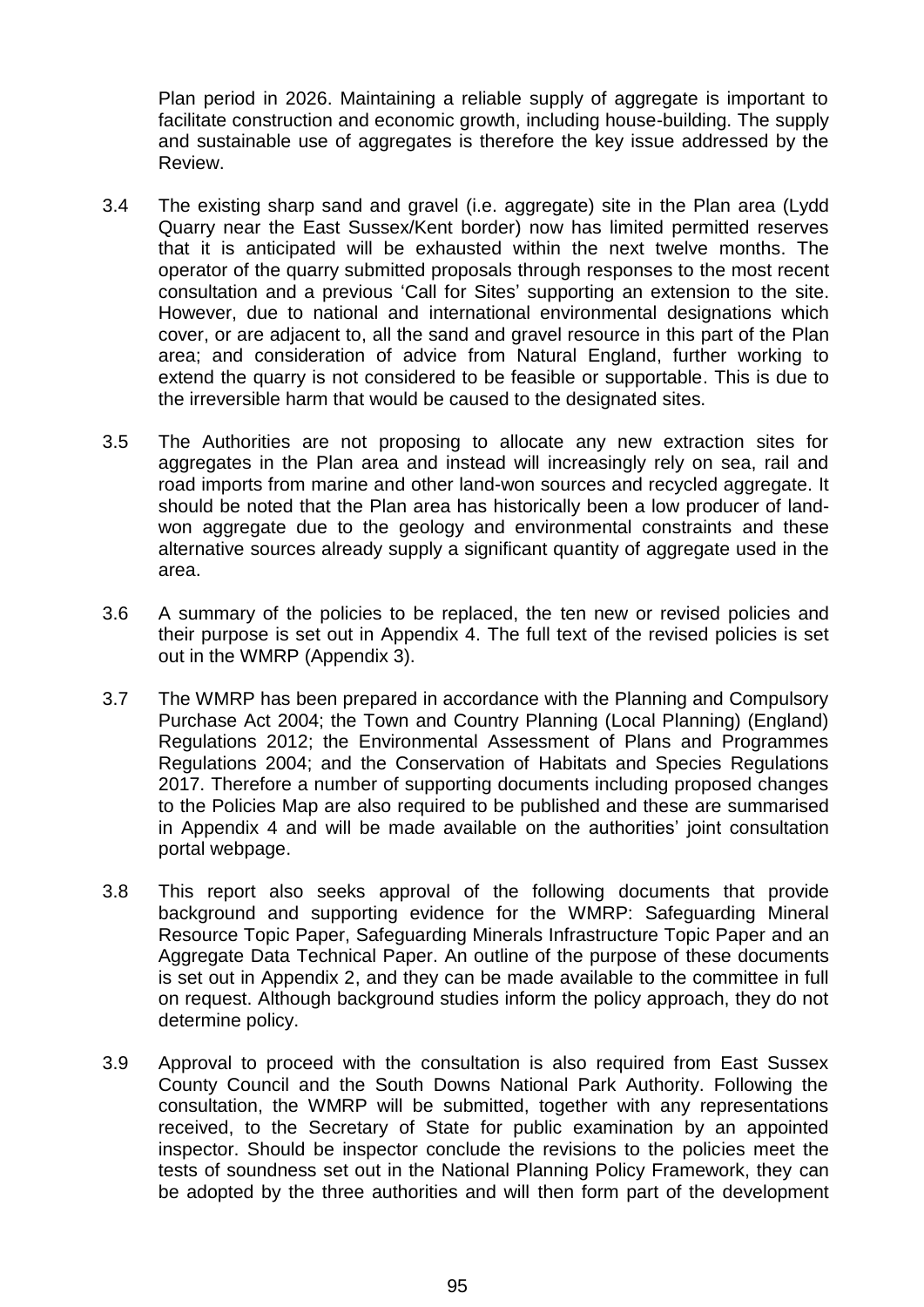plan for the Plan area to be used in the determination of planning applications. Approval by TECC and full Council, as well as the partner authorities, is required before adoption can occur.

### **4. ANALYSIS & CONSIDERATION OF ANY ALTERNATIVE OPTIONS**

- 4.1 The alternative option is to not proceed with the Review, however, it is important that the authorities have a complete up to date and robust planning policy framework for waste and minerals which is consistent with national planning policy.
- 4.2 The process of preparing the revised policies has involved testing of reasonable alternative policy options. This process includes consultation, a robust evidence base and the Sustainability Appraisal.
- 4.3 Not proceeding with the review would harm the council's long-standing joint working relationships with East Sussex County Council and the South Downs National Park Authority with regard to planning for waste and minerals. Significant resources have been committed by the three authorities in progressing the Review to the current advanced stage.

#### **5. COMMUNITY ENGAGEMENT & CONSULTATION**

- 5.1 An initial stage of consultation took place in late 2017 where the authorities sought comments on the scope of the review and called for potential new minerals sites and relevant evidence to be put forward for consideration.
- 5.2 A further stage of public consultation was undertaken from 11 May to 3 August 2020 and a total of 69 responses and a petition containing 221 names were received. The consultation responses have been considered and, where appropriate, the WMRP has been amended to accommodate the views submitted. The Authorities' responses to the comments received have been set out in Appendix 1.

#### **6. CONCLUSION**

- 6.1 A focussed review of the Waste & Minerals Local Plan is being undertaken to ensure that the planning policy framework for waste and minerals remains up-todate and compliant with national policy as set out in the National Planning Policy Framework.
- 6.2 In accordance with statutory requirements, the WMRP is required to go through the next formal stage of consultation before it can be submitted to the Secretary of Statement for independent examination.

# **7. FINANCIAL & OTHER IMPLICATIONS:**

#### Financial Implications:

7.1 There are no direct financial implications resulting from the recommendations of this report. Costs associated with the studies and consultations will be funded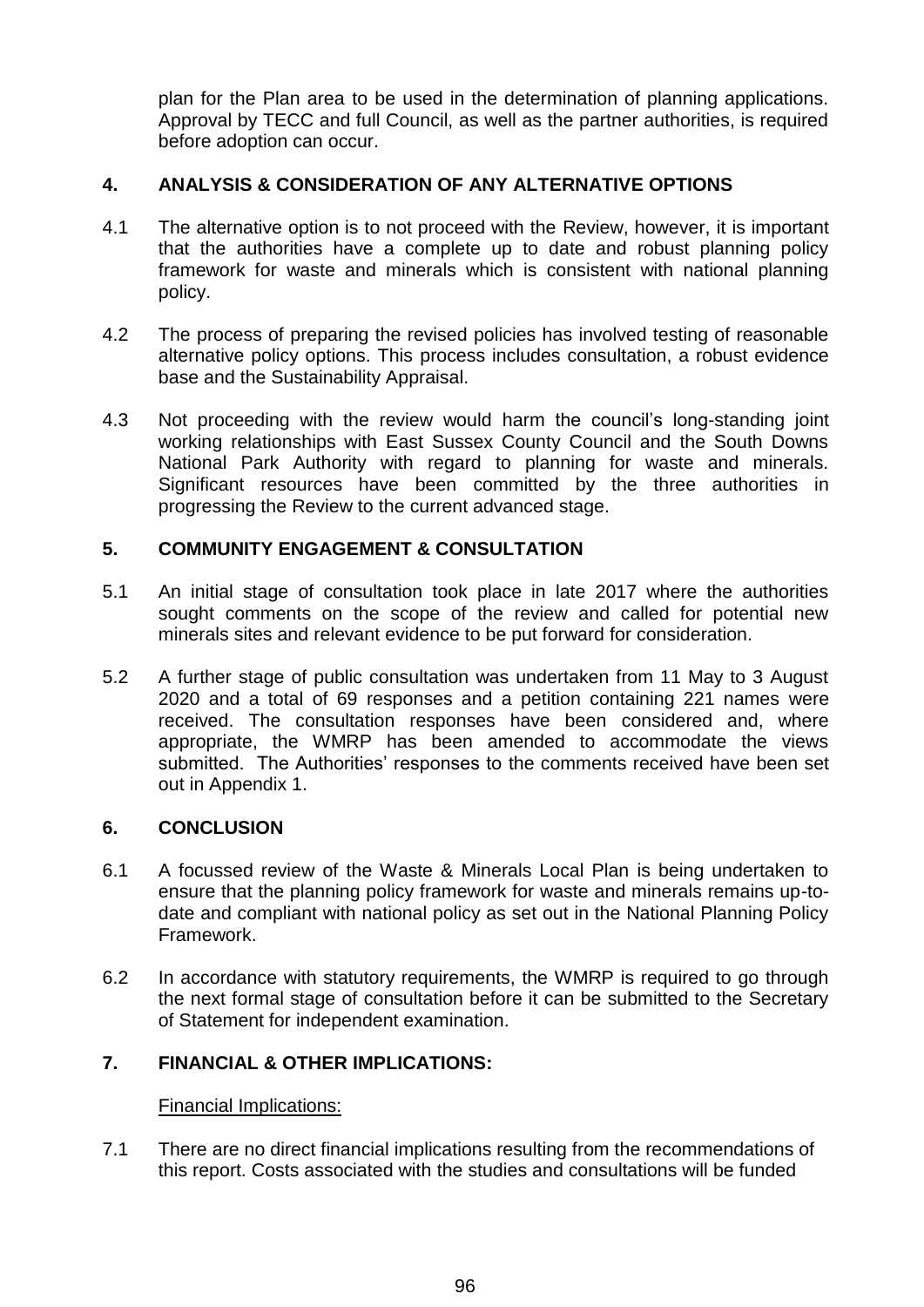from existing revenue budget within the City Development & Regeneration service.

*Finance Officer Consulted: John Lack Date: 24/08/21*

#### Legal Implications:

7.2 Once adopted, the revised policies will form part of the Waste and Minerals Local Plan, which is a Development Plan Document ("DPD") within the meaning of the Planning and Compulsory Purchase Act 2004 and a material consideration in the determination of planning applications. The detail as to the preparation and review of this type of document is found in the Town and Country Planning (Local Planning) (England) Regulations 2012. Regulation 19 of the 2012 Regulations provides that, prior to submission to the Secretary of State for independent examination, a DPD must be publicised for a period of at least 6 weeks and representations invited. Any representations received by the local planning authority within the timescale set out will be forwarded to the Secretary of State for consideration as part of the examination.

*Lawyer Consulted: Hilary Woodward Date: 19/08/21*

#### Equalities Implications:

7.3 An Equalities Impact Assessment (EQIA) has been carried out on the draft policies. This concludes that the proposed strategy does not discriminate against any particular community group or lead to or encourage any conduct which is prohibited under the Equalities Act 2010.

#### Sustainability Implications:

- 7.4 A Sustainability Appraisal (SA) has been prepared and will be published to support the consultation.
- 7.5 Broadly speaking the SA concludes that the revisions to policies will not result in significant changes to the SA assessments of the policies as originally worded. The exception is WMP27 which now references biodiversity net gain and will likely be more effective at environmental protection.
- 7.6 Although the overall strategy now increases the reliance on marine dredged and imported materials, the impacts are considered to be minimal and controlled by legislation and policy. There may be some localised impacts around wharves and railheads in relation to the transportation of materials but these are likely to be small scale.
- 7.7 New Policy RM0 promotes reductions in the use of materials in construction, and then use of recycled and secondary aggregate. The effect should reduce overall energy and resource use including through a reduced need to transport materials, with a consequent positive effect in addressing climate change.

# Brexit Implications:

7.8 None identified.